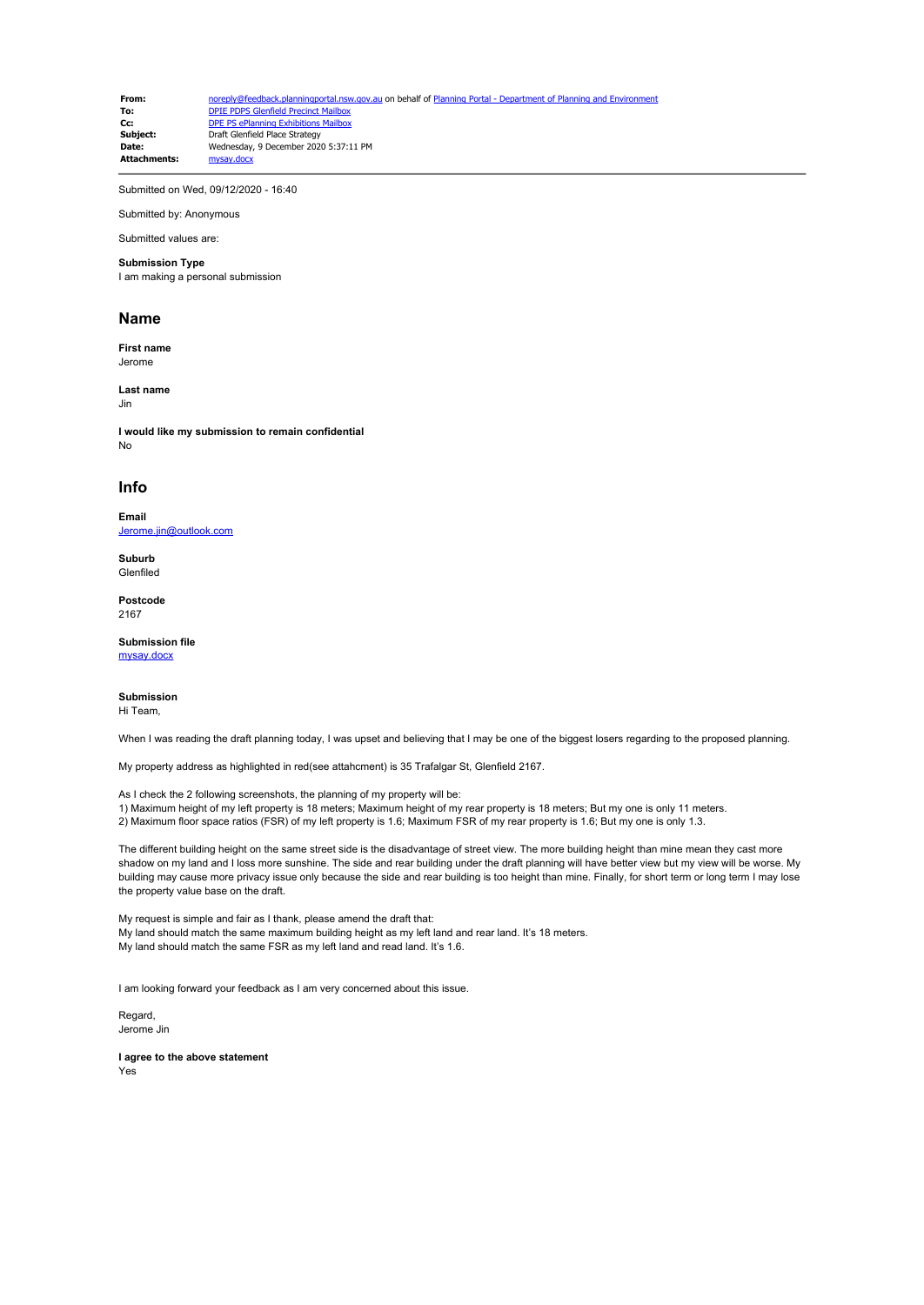Attention: Western Parkland City Team, DPIE Regarding: Draft Glenfield Place Strategy

Hi Team,

When I was reading the draft planning today, I was upset and believing that I may be one of the biggest losers regarding to the proposed planning.

My property address as highlighted in red is 35 Trafalgar St, Glenfield 2167.



As I check the 2 following screenshots, the planning of my property will be:

- 1) Maximum height of my left property is 18 meters; Maximum height of my rear property is 18 meters; But my one is only 11 meters.
- 2) Maximum floor space ratios (FSR) of my left property is 1.6; Maximum FSR of my rear property is 1.6; But my one is only 1.3.